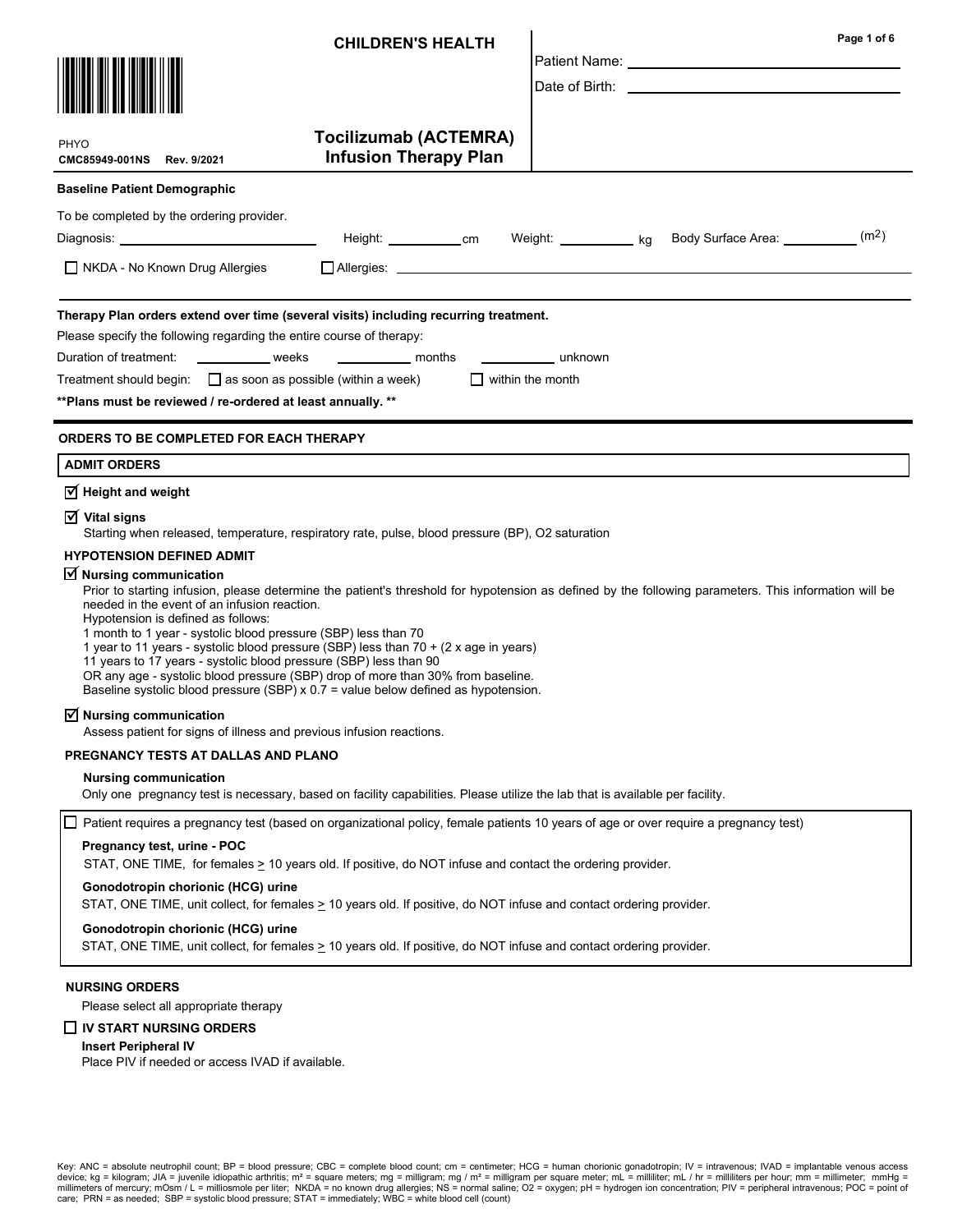

**PHYO** 

CMC85949-001NS

Tocilizumab (ACTEMRA) **Infusion Therapy Plan** 

ORDERS TO BE COMPLETED FOR EACH THERAPY

## NURSING ORDERS, CONTINUED

# $\Box$  lidocaine 1% BUFFERED (J-TIP LIDOCAINE)

#### 0.2 mL, INTRADERMAL, PRN

when immediate procedure needed when procedure will take about 1 minute  $\Box$  patient / family preference for procedure Administration Instructions: NOTE: Do not use this medication in patients with bleeding disorders, platelets < 20,000, or in patients taking anticoagulants, when accessing implanted ports or using a vein that will be utilized for chemotherapy administration, nor for pre-term infants or neonates.

Patient Name: Date of Birth:

#### $\Box$  lidocaine - prilocaine (EMLA) cream

- TOPICAL, PRN
- $\Box$  when more than 60 minutes are available before procedure  $\Box$  when procedure will take more than 1 hour

# □ patient / family preference for procedure

Administration Instructions: NOTE: In children < 3 months of age, or < 5 kg in weight, maximum application time is 1 hour.

# $\Box$  lidocaine - tetracaine (SYNERA) patch

#### TOPICAL, PRN

 $\Box$  when 20 - 30 minutes are available before procedure  $\Box$  when procedure will take more than 1 hour

when anticipated pain is less than 5 mm from skin surface  $\Box$  patient / family preference for procedure

# $\Box$  lidocaine with transparent dressing 4% kit

# TOPICAL, PRN

 $\Box$  when 20 - 30 minutes are available before procedure  $\Box$  when procedure will take more than 1 hour

 $\Box$  patient / family preference for procedure

## $\Box$  Heparin flush

#### heparin flush

10 - 50 units, INTRAVENOUS, PRN, IV line flush. Per protocol, heparin should not be used to flush peripheral IVs. This heparin flush should be used with all central lines including IVADs, with the exception of de-accessing the IVAD.

#### heparin flush

100 - 300 units, INTRAVENOUS, PRN, IV line flush. Per protocol, heparin should not be used to flush peripheral IVs. For use only when de-accessing IVADs.

#### $\Box$  Sodium chloride flush

# Sodium chloride flush 0.9% injection

1 - 20 mL, INTRAVENOUS, PRN, IV line flush

#### Sodium chloride - preservative free 0.9% injection

1 - 30 mL, INTRAVENOUS, PRN, IV line flush

## PRE-MEDICATIONS

#### $\Box$  Acetaminophen pre-medication 30 minutes prior (15 mg / kg, maximum 650 mg)

## Nursing communication

Administer only one of the acetaminophen orders, suspension or tablets, do not give both.

#### acetaminophen suspension

15 mg / kg, ORAL, for 1 dose pre-medication, give 30 minutes prior to infusion

#### Dose:

## acetaminophen tablet

15 mg / kg ORAL, for 1 dose pre-medication, give 30 minutes prior to infusion

#### Dose:

Key: ANC = absolute neutrophil count; BP = blood pressure; CBC = complete blood count; cm = centimeter; HCG = human chorionic gonadotropin; IV = intravenous; IVAD = implantable venous access device; kg = kilogram; JIA = juvenile idiopathic arthritis; mª = square meters; mg = milligram; mg / mª = milligram per square meter; mL = milliiter; mL / hr = milliiters per hour; mm = millimeter; mmHg =<br>millimeters of m care; PRN = as needed; SBP = systolic blood pressure; STAT = immediately; WBC = white blood cell (count)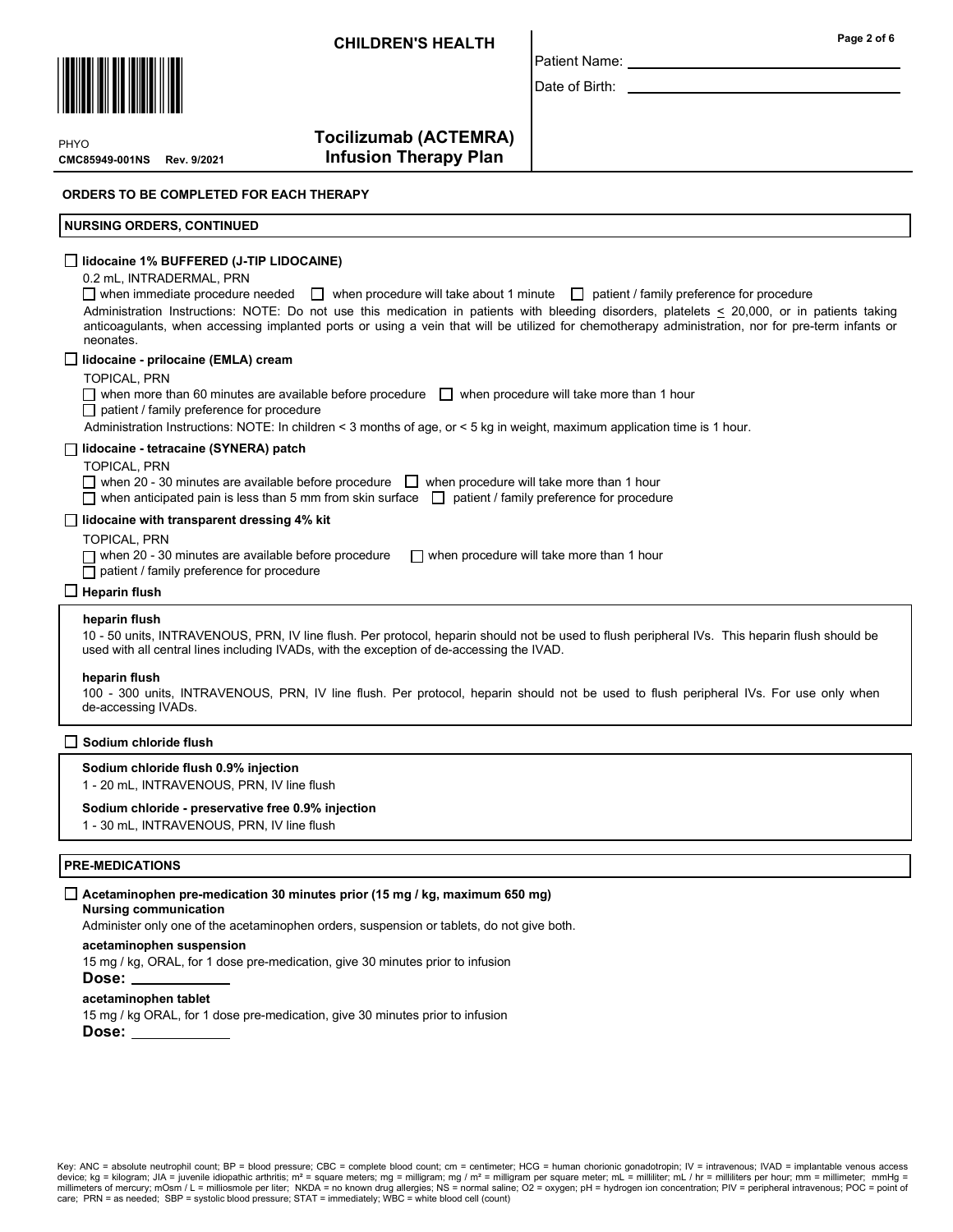

Patient Name:

Date of Birth: \_

CMC85949-001NS PHYO

Tocilizumab (ACTEMRA) **Infusion Therapy Plan** 

## ORDERS TO BE COMPLETED FOR EACH THERAPY

# PRE-MEDICATIONS, CONTINUED

| $\Box$ Diphenhydramine pre-medication 30 minutes prior (1 mg / kg, maximum 50 mg)<br><b>Nursing communication</b>      |                                                                                                                                                     |                                     |  |  |  |  |  |
|------------------------------------------------------------------------------------------------------------------------|-----------------------------------------------------------------------------------------------------------------------------------------------------|-------------------------------------|--|--|--|--|--|
| a pre-medication.                                                                                                      | Administer only one of the diphenhydrAMINE pre-medication orders, liquid, capsule or injection, do not give more than one of the orders as          |                                     |  |  |  |  |  |
| diphenhydrAMINE liquid                                                                                                 |                                                                                                                                                     |                                     |  |  |  |  |  |
| 1 mg / kg, ORAL, for 1 dose pre-medication, give 30 minutes prior to infusion<br>Dose: ___________                     |                                                                                                                                                     |                                     |  |  |  |  |  |
| diphenhydrAMINE capsule<br>1 mg / kg ORAL, for 1 dose pre-medication, give 30 minutes prior to infusion<br>Dose:       |                                                                                                                                                     |                                     |  |  |  |  |  |
| diphenhydrAMINE injection                                                                                              |                                                                                                                                                     |                                     |  |  |  |  |  |
| 1 mg / kg, INTRAVENOUS, 1 dose pre-medication, give 30 minutes prior to infusion<br>Dose: ___________                  |                                                                                                                                                     |                                     |  |  |  |  |  |
| <b>INTRA-PROCEDURE</b>                                                                                                 |                                                                                                                                                     |                                     |  |  |  |  |  |
| $\sqrt{ }$ Physician communication order<br>labs and dosing are contained in each section depending on diagnosis.      | Please select 'Tocilizumab every 2 weeks for systemic JIA' section or 'Tocilizumab every 4 weeks for polyarticular JIA' section and the appropriate |                                     |  |  |  |  |  |
| Therapy Appointment Request<br>Please select department for the therapy appointment request:<br>Expires in 365 days    |                                                                                                                                                     |                                     |  |  |  |  |  |
|                                                                                                                        |                                                                                                                                                     |                                     |  |  |  |  |  |
|                                                                                                                        | □ Dallas Special Procedures □ Plano Infusion Center □ Dallas Allergy □ Dallas Transplant □ Dallas Neurology                                         |                                     |  |  |  |  |  |
| Tocilizumab for Systemic JIA or Polyarticular JIA (Select one):<br>□ Tocilizumab Every 2 Weeks for Systemic JIA        |                                                                                                                                                     |                                     |  |  |  |  |  |
| $\Box$ Physician communication order                                                                                   | CBC and liver panel prior to 2nd, 3rd, and 4th infusion, then every other month. Lipid panel 3rd infusion, then every 6 months.                     |                                     |  |  |  |  |  |
| Complete Blood Count With Differential<br>Unit collect<br>Prior to 2nd, 3rd, and 4th infusion, then every other month. | <b>INTERVAL:</b> Every 2 weeks DEFER UNTIL:                                                                                                         | <b>DURATION: 3 treatments</b>       |  |  |  |  |  |
| Complete Blood Count With Differential<br>Unit collect<br>Every other month.                                           | INTERVAL: Every 8 weeks DEFER UNTIL: DURATION: Until discontinued                                                                                   |                                     |  |  |  |  |  |
| Unit collect<br>Prior to 2nd, 3rd, and 4th infusion then every other month                                             | <b>INTERVAL:</b> Every 2 weeks DEFER UNTIL:                                                                                                         | <b>DURATION: 3 treatments</b>       |  |  |  |  |  |
| Hepatic Function Panel<br>Hepatic Function Panel<br>Unit collect<br>Every other month.                                 | <b>INTERVAL:</b> Every 8 weeks <b>DEFER UNTIL:</b>                                                                                                  | <b>DURATION: Until discontinued</b> |  |  |  |  |  |

# $\Box$  Vital signs

Monitor respiratory rate, pulse and blood pressure (BP) every 15 minutes during infusion and for a total of 30 minutes after patient completes infusion. If patient develops fever, chills, pruitus, urticaria, chest pain, shortness of breath, low or high blood pressure (BP), then stop the infusion. Check pulse oximetry for  $O<sub>2</sub>$  percent saturation. Contact the ordering provider. Initiate emergency medications.

Key: ANC = absolute neutrophil count; BP = blood pressure; CBC = complete blood count; cm = centimeter; HCG = human chorionic gonadotropin; IV = intravenous; IVAD = implantable venous access device; kg = kilogram; JIA = juvenile idiopathic arthritis; m<sup>2</sup> = square meters; mg = milligram; mg / m² = milligram per square meter; mL = milliliter; mL / hr = milliliters per hour; mm = millimeter; mmHg =<br>millimeters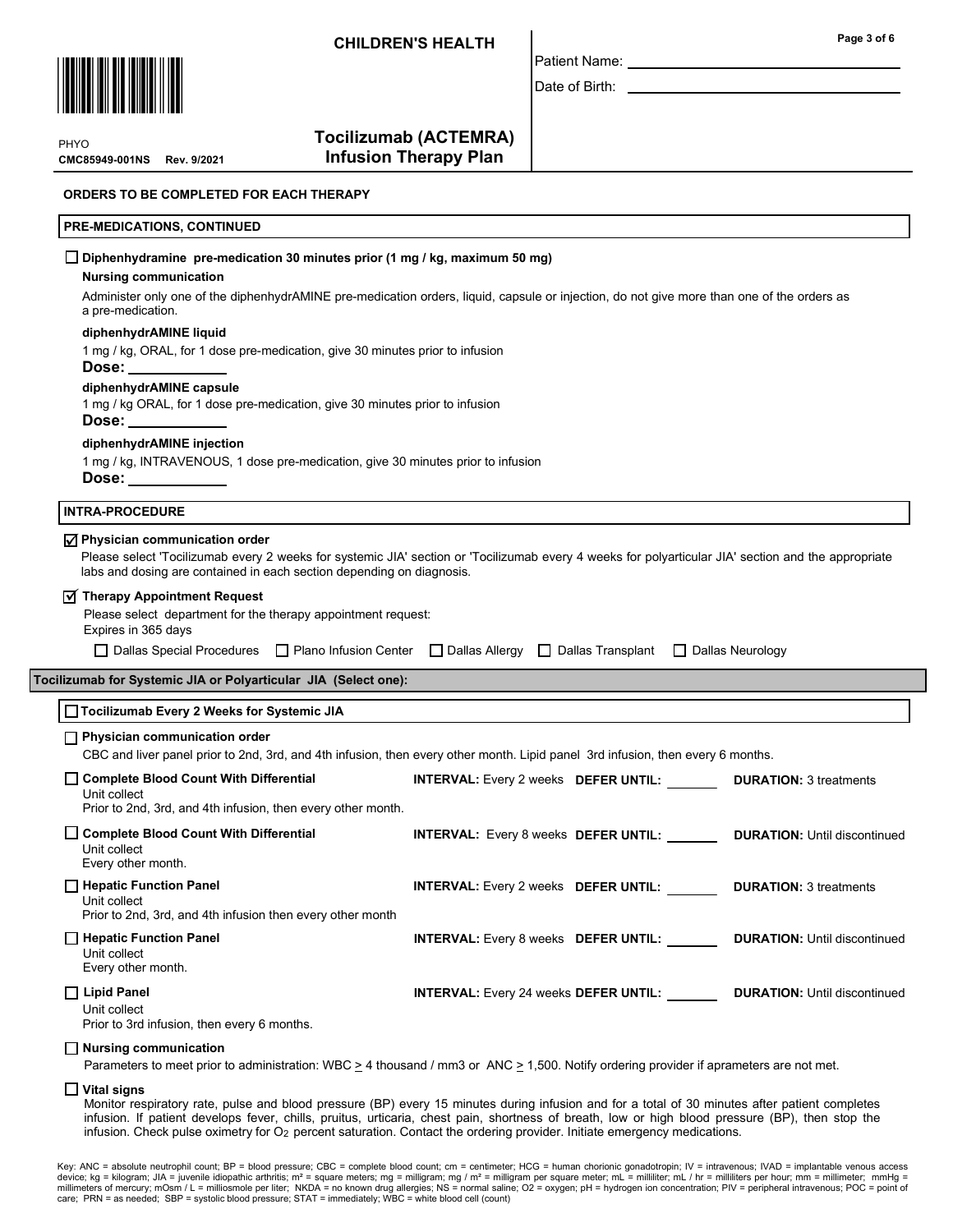

**PHYO** 

CMC85949-001NS

Tocilizumab (ACTEMRA) **Infusion Therapy Plan** 

## ORDERS TO BE COMPLETED FOR EACH THERAPY

## INTRA-PROCEDURE, CONTINUED

# **Physician communication order**

Dosing for Systemic JIA. Please enter the dose of tocilizumab in 'mg' to facilitate prior authorization requirements:

< 30 kg = 12 mg / kg / dose (in 50 mL NS)

> 30 kg 8 mg / kg / dose (in 100 mL NS)

adults  $\geq$  18 years old, initial dose = 4 mg / kg titrated up to 8 mg / kg (maximum dose = 800 mg).

Please select the appropriate order below. (First order is default in 50 mL for < 30 kg and second order is default in 100 mL for > 30 kg)

#### □ tocilizumab in sodium chloride 0.9% INTERVAL: Every 2 weeks DEFER UNTIL: DURATION: Until discontinued 50 mL infusion

INTRAVENOUS, at 50 mL / hour, ONCE, starting 0.5 hours after treatment start time, for 1 dose. Infuse over 60 minutes using a dedicated IV line. Do not administer IV push or IV bolus. Do not use if opaque particles or discoloration are visible. PROTECT FROM LIGHT. Dose:

□ tocilizumab in sodium chloride 0.9% INTERVAL: Every 2 weeks DEFER UNTIL: DURATION: Until discontinued

Patient Name: Date of Birth: \_

# 100 mL infusion

INTRAVENOUS, at 100 mL / hour, ONCE, starting 0.5 hours after treatment start time, for 1 dose. Infuse over 60 minutes using a dedicated IV line. Do not administer IV push or IV bolus. Do not use if opaque particles or discoloration are visible. PROTECT FROM LIGHT. Dose:

| □ Tocilizumab Every 4 Weeks for Polyarticular JIA |  |  |
|---------------------------------------------------|--|--|
|                                                   |  |  |

#### $\Box$  Physician communication order

Routine, ONE TIME, CBC and liver panel to 2nd, 3rd, and 4th infusion, then every other month. Lipid panel before 3rd infusion, then every 6 months.

| Complete Blood Count With Differential<br>Unit collect<br>Prior to 2nd, 3rd, and 4th infusion, then every other month. | <b>INTERVAL:</b> Every 2 weeks DEFER UNTIL:                               | <b>DURATION: 3 treatments</b>                                                     |
|------------------------------------------------------------------------------------------------------------------------|---------------------------------------------------------------------------|-----------------------------------------------------------------------------------|
| Complete Blood Count With Differential<br>Unit collect<br>Every other month.                                           |                                                                           | INTERVAL: Every 8 weeks DEFER UNTIL: ________ DURATION: Until discontinued        |
| Hepatic Function Panel<br>Unit collect<br>Prior to 2nd, 3rd, and 4th infusion, then every other month.                 | <b>INTERVAL:</b> Every 2 weeks <b>DEFER UNTIL: DURATION:</b> 3 treatments |                                                                                   |
| Hepatic Function Panel<br>Unit collect<br>Every other month.                                                           |                                                                           | <b>INTERVAL:</b> Every 8 weeks DEFER UNTIL: ________ DURATION: Until discontinued |
| $\Box$ Lipid Panel<br>Unit collect                                                                                     |                                                                           | <b>INTERVAL:</b> Every 24 weeks DEFER UNTIL: DURATION: Until discontinued         |

Prior to 3rd infusion, then every 6 months.

#### Nursing communication

Parameters to meet prior to administration: WBC  $\geq$  4 thousand / mm3 or ANC  $\geq$  1,500. Notify the ordering provider if aprameters are not met.

## $\Box$  Vital signs

Monitor respiratory rate, pulse and blood pressure (BP) every 15 minutes during infusion and for a total of 30 minutes after patient completes infusion. If patient develops fever, chills, pruitus, urticaria, chest pain, shortness of breath low or high blood pressure (BP), then stop the infusion. Check pulse oximetry for O2 percent saturation. Contact the ordering provider. Initiate emergency medications.

# INTRAVENOUS, at 50 mL / hour, ONCE, starting 0.5 hours after treatment start time. Infuse over 60 minutes using a dedicated IV line. Do not administer IV push or IV bolus. Do not use if opaque particles or discoloration are visible. PROTECT FROM LIGHT. □ tocilizumab in sodium chloride 0.9% 50 mL infusion INTERVAL: Every 4 weeks DEFER UNTIL: DURATION: Until discontinued

Dose:

Key: ANC = absolute neutrophil count; BP = blood pressure; CBC = complete blood count; cm = centimeter; HCG = human chorionic gonadotropin; IV = intravenous; IVAD = implantable venous access device; kg = kilogram; JIA = juvenile idiopathic arthritis; mª = square meters; mg = milligram; mg / mª = milligram per square meter; mL = milliiter; mL / hr = milliiters per hour; mm = millimeter; mmHg =<br>millimeters of m care; PRN = as needed; SBP = systolic blood pressure; STAT = immediately; WBC = white blood cell (count)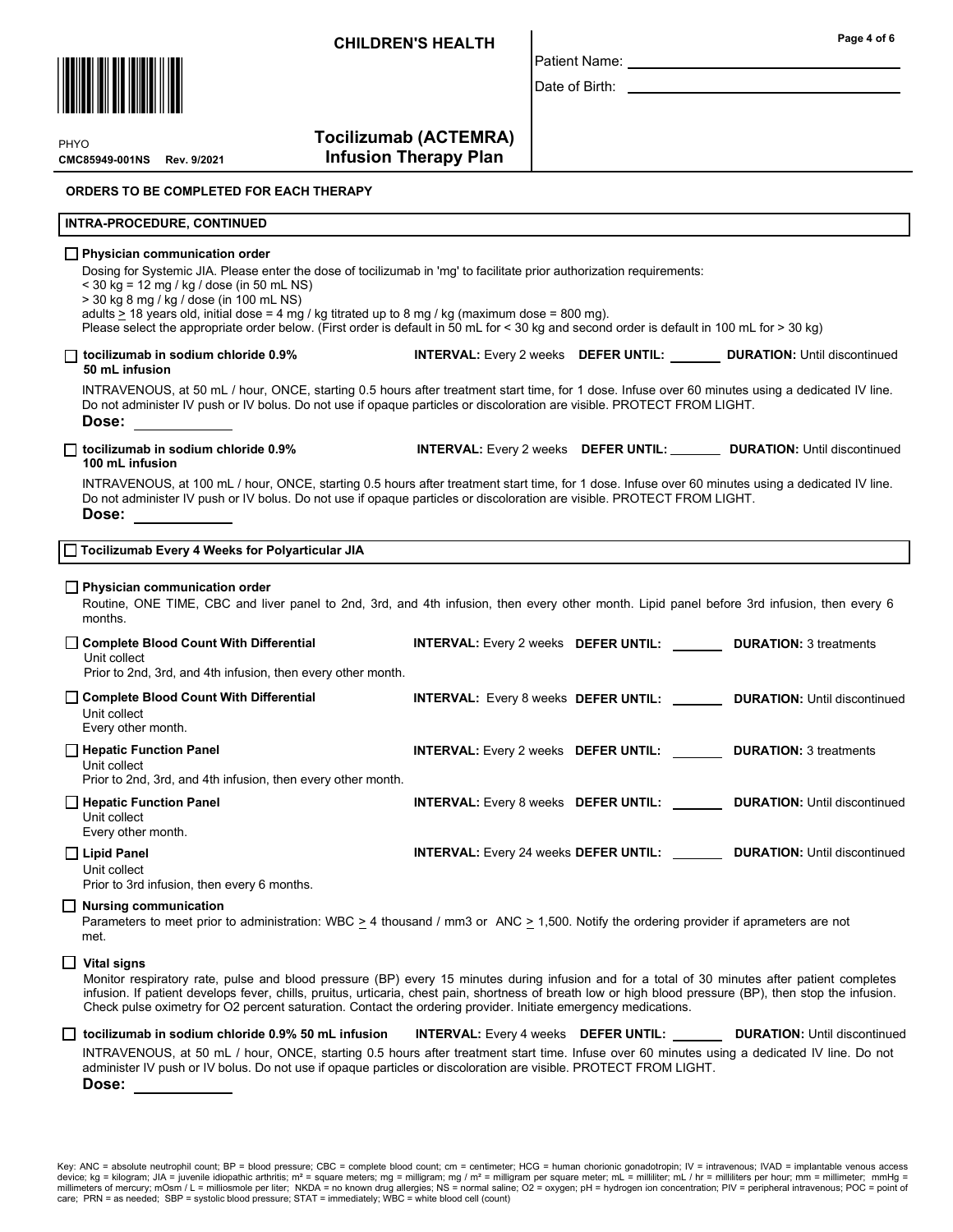

Date of Birth:

Patient Name:

CMC85949-001NS **PHYO** 

Tocilizumab (ACTEMRA) **Infusion Therapy Plan** 

ORDERS TO BE COMPLETED FOR EACH THERAPY

# INTRA-PROCEDURE, CONTINUED

#### □ tocilizumab in sodium chloride 0.9% INTERVAL: Every 4 weeks DEFER UNTIL: \_\_\_\_\_\_ DURATION: Until discontinued 100 mL infusion

INTRAVENOUS, at 100 mL / hour, ONCE, starting 0.5 hours after treatment start time, for 1 dose. Infuse over 60 minutes using a dedicated IV line. Do not administer IV push or IV bolus. Do not use if opaque particles or discoloration are visible. PROTECT FROM LIGHT. Dose:

# EMERGENCY MEDICATIONS

# $\overline{\mathsf{y}}$  Nursing communication

- 1. Hives or cutaneous reaction only no other system involvement PATIENT IS HAVING A DRUG REACTION:
	- a. Stop the infusion
	- **b.** Give diphenhydramine as ordered
	- c. Check vitals including blood pressure every 5 minutes until further orders from provider.
	- d. Connect patient to monitor (cardiac / apnea, blood pressure and oxygen saturation), if not already on one
	- e. Notify provider for further orders
- 2. Hives or cutaneous reaction plus one other system, i.e. abdominal cramping, vomiting, hypotension, altered mental status, respiratory distress, mouth / tongue swelling PATIENT IS HAVING ANAPHYLAXIS:
	- a. Stop the infusion
	- **b.** Call code  $-$  do not wait to give epinephrine
	- c. Give epinephrine as ordered
	- d. Notify provider
	- e. Check vitals including blood pressure every 5 minutes until the code team arrives.
	- f. Connect patient to monitor (cardiac / apnea, blood pressure and oxygen saturation), if not already on one.
	- g. Give diphenhydramine once as needed for hives
	- h. May repeat epinephrine every 5 minutes x 2 doses for persistent hypotension and respiratory distress with desaturation until code team arrives.
	- May give albuterol as ordered for wheezing with oxygen saturations stable while waiting for code team, continue to monitor i. oxygen saturation.
		- Hypotension is defined as follows:
		- 1 month to 1 year systolic blood pressure (SBP) less than 70
		- 1 year to 11 years systolic blood pressure (SBP) less than 70 + (2 x age in years)
		- 11 years to 17 years systolic blood pressure (SBP) less than 90
	- OR any age systolic blood pressure (SBP) drop more than 30% from baseline.

Baseline systolic blood pressure (SBP) x 0.7 = value below defined as hypotension.

# EPINEPHrine Injection Orderable For Therapy Plan

(AMPULE / EPI - PEN JR. / EPI - PEN) 0.01 mg / kg

0.01 mg / kg, INTRAMUSCULAR, EVERY 5 MINUTES PRN, for anaphylaxis and may be repeated for persistent hypotension and respiratory distress with desaturation until the code team arrives, for 3 doses

Use caution with PIV administration. This solution has a pH < 5, or a pH > 9, or an osmolality > 600 mOsm / L.

# Dose:

#### □ Cardio / Respiratory Monitoring Rationale for Monitoring: High risk patient (please specify risk)

- $\square$  Clinically significant cardiac anomalies or dysrhythmias
	- $\square$  Recent acute life-threatening event
- $\Box$  Unexplained or acutely abnormal vital signs
- $\square$  Artificial airway (stent, tracheostomy, oral airway)
- $\square$  Acute, fluctuating or consistent oxygen requirements
- Monitor Parameters (select all that apply):  $\Box$  Heart rate  $\Box$  Oxygen saturation  $\Box$  Respiratory rate

Telemetry Required: UYes DNo

# □ diphenhydrAMINE injection

1 mg / kg, INTRAVENOUS, ONCE PRN, for hives or cutaneous reaction, for 1 dose. Maximum dose = 50 mg per dose, 300 mg per day. Dose: \_